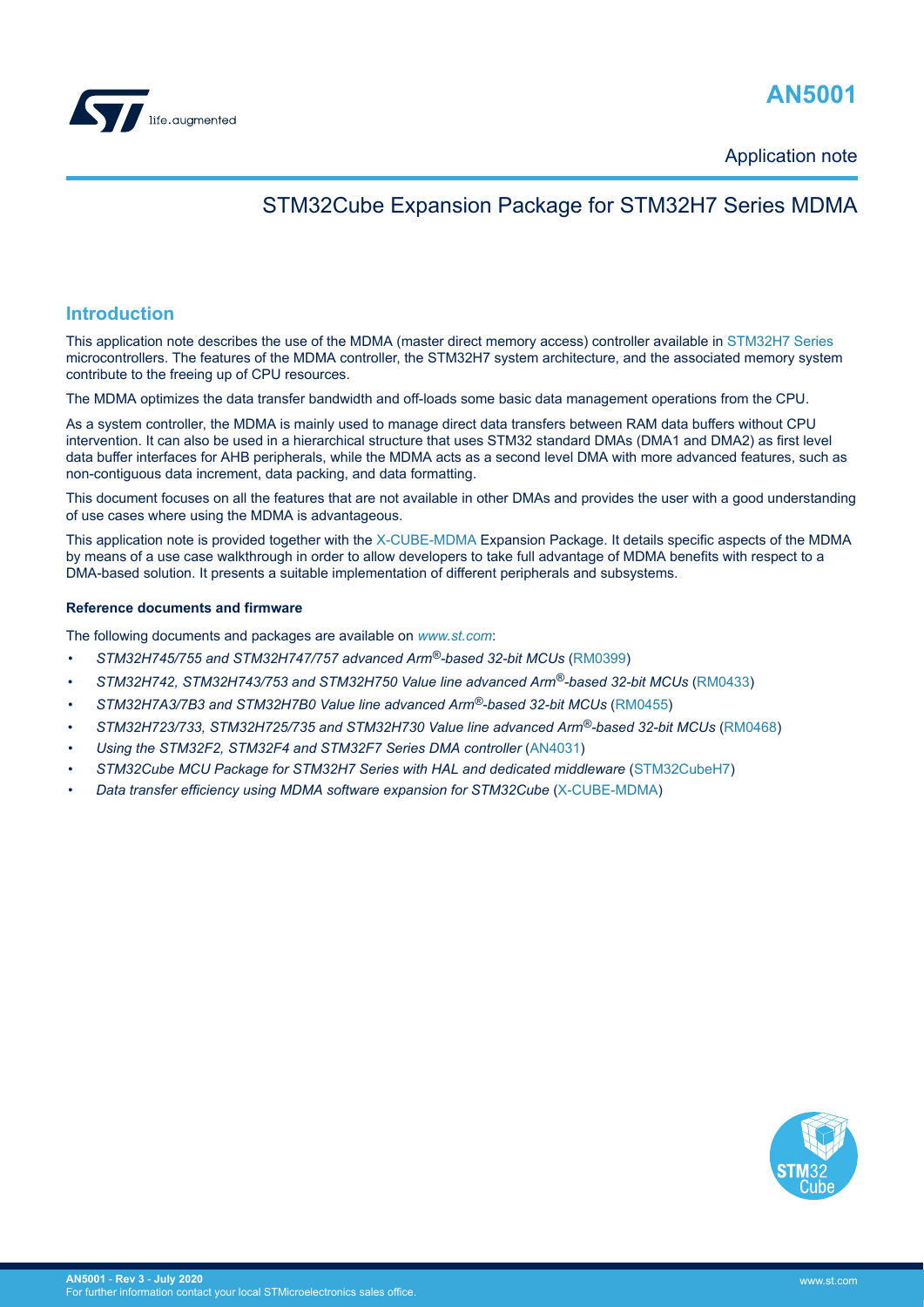## <span id="page-1-0"></span>**1 MDMA features**

This chapter introduces the position of the MDMA in the global STM32H7 bus architecture and presents the MDMA specific functions that differentiate the MDMA controller from the DMA1 and DMA2 controllers. This chapter is not intended to describe all registers. Refer to reference manuals *STM32H745/755 and STM32H747/757 advanced Arm®-based 32-bit MCUs* ([RM0399\)](https://www.st.com/resource/en/reference_manual/dm00176879.pdf), *STM32H742, STM32H743/753 and STM32H750 Value line advanced Arm®-based 32-bit MCUs* ([RM0433\)](https://www.st.com/resource/en/reference_manual/dm00314099.pdf), *STM32H7A3/7B3 and STM32H7B0 Value line advanced Arm®-based 32-bit MCUs* ([RM0455\)](https://www.st.com/resource/en/reference_manual/dm00463927.pdf) and *STM32H723/733, STM32H725/735 and STM32H730 Value line advanced Arm®-based 32-bit MCUs* ([RM0468\)](https://www.st.com/resource/en/reference_manual/dm00603761.pdf) for details.

*Note: Arm is a registered trademark of Arm Limited (or its subsidiaries) in the US and/or elsewhere.*

arm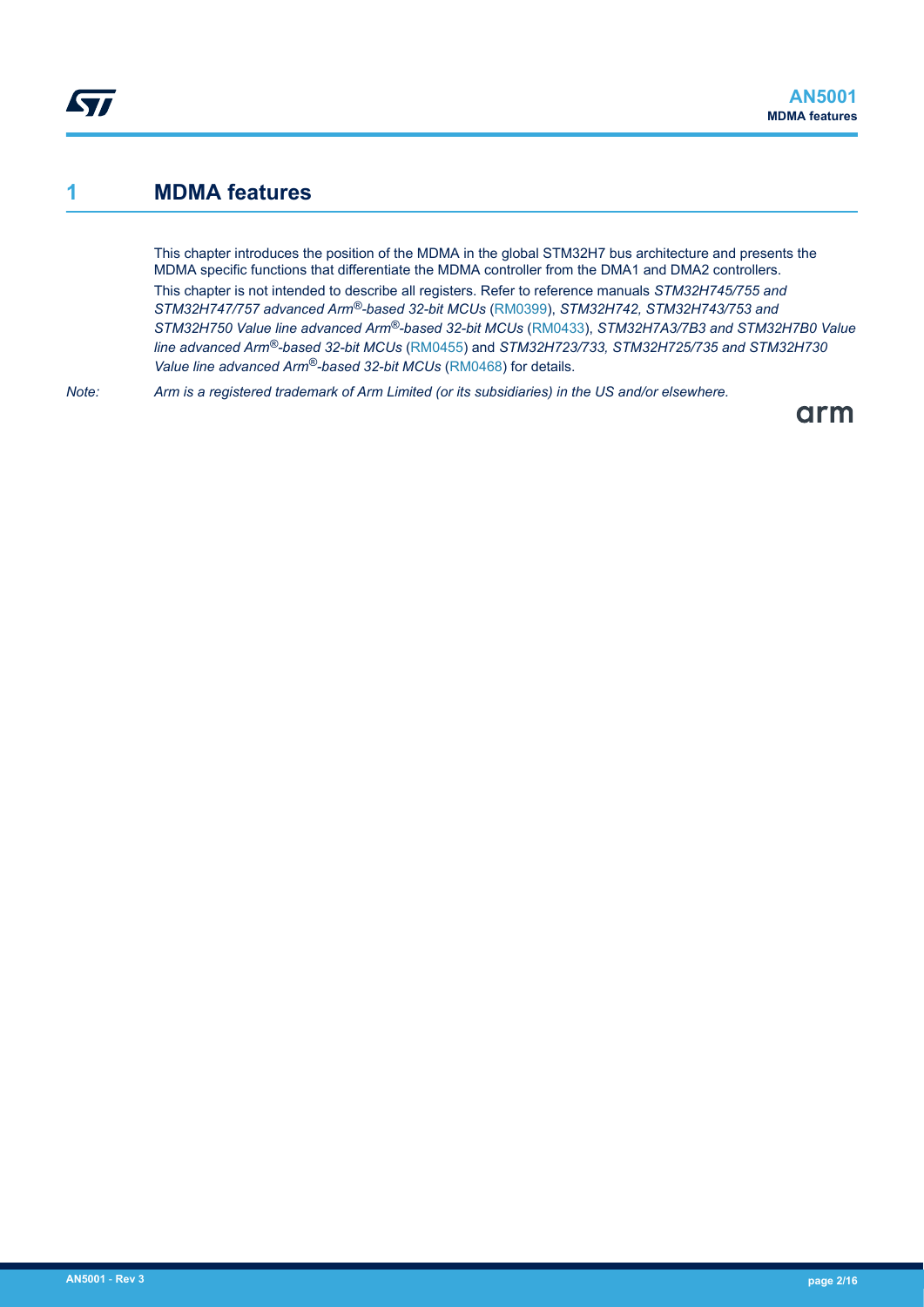<span id="page-2-0"></span>

## **1.1 The MDMA can interact with other masters without CPU intervention**

The MDMA controller performs direct memory transfer. Like any other AXI/AHB master, it can take control of the AXI/AHB bus matrix to initiate AXI/AHB transactions. Figure 1 shows all the masters connected to the AXI/AHB matrix for the STM32H74xxx and STM32H75xxx microcontrollers.



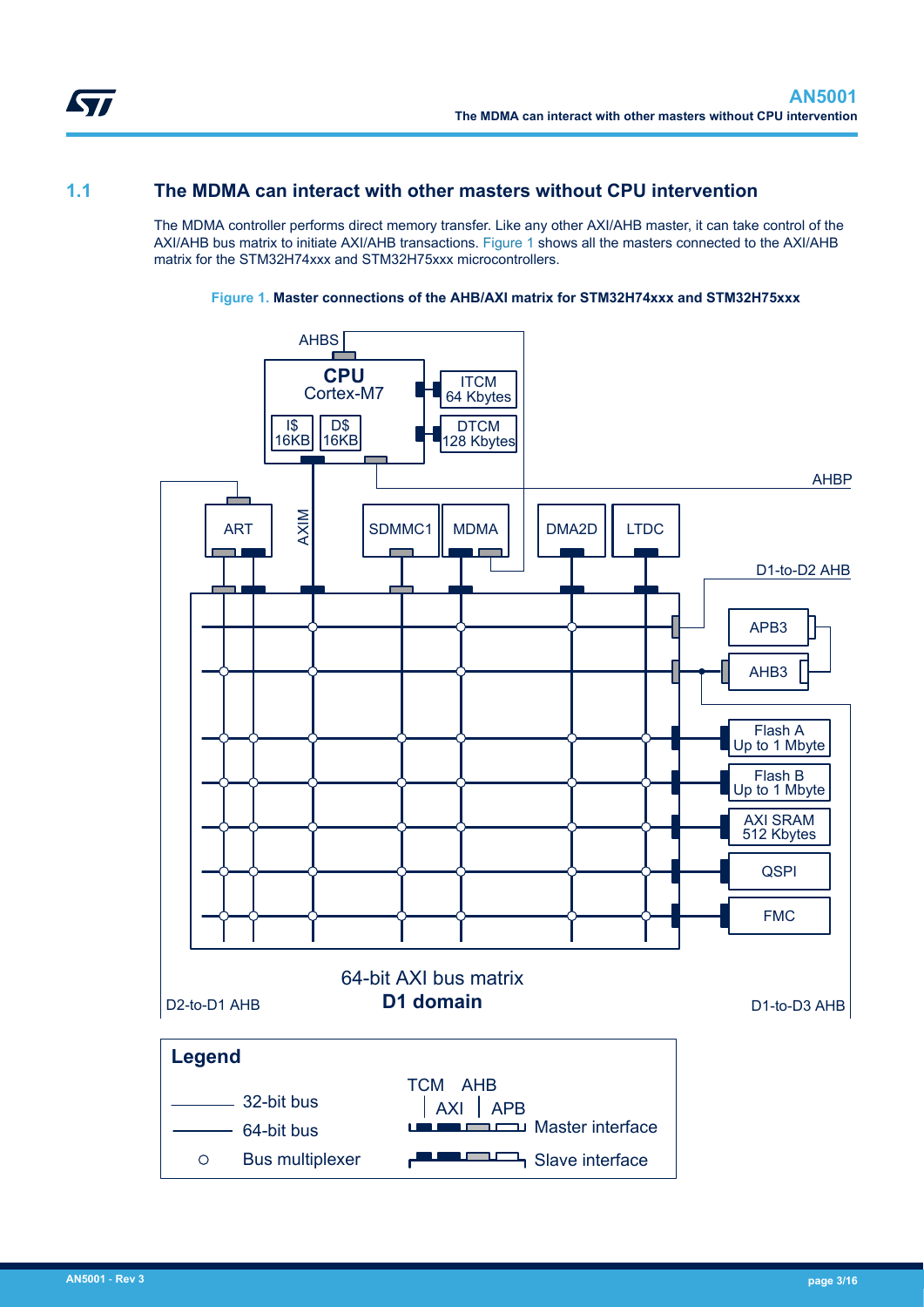<span id="page-3-0"></span>Figure 2 shows all the masters connected to the AXI/AHB matrix for the STM32H7Axxx and STM32H7Bxxx microcontrollers.





*Note: All the masters shown in [Figure 1](#page-2-0) and Figure 2 can activate the MDMA.*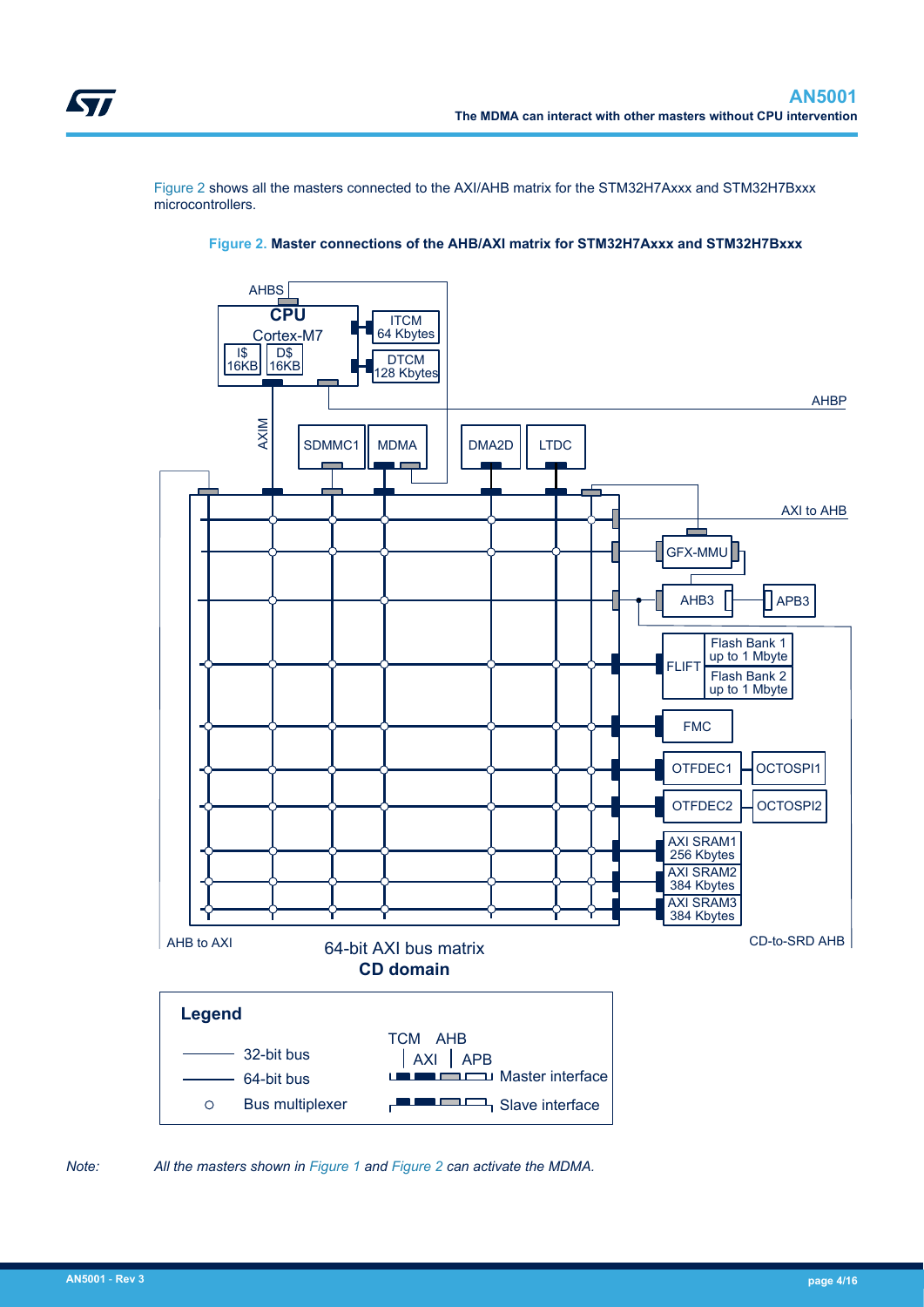<span id="page-4-0"></span>The figure below shows all the masters connected to the AXI/AHB matrix for the STM32H72xxx and STM32H73xxx microcontrollers.



#### **Figure 3. Master connections of the AHB/AXI matrix for STM32H72xxx and STM32H73xxx**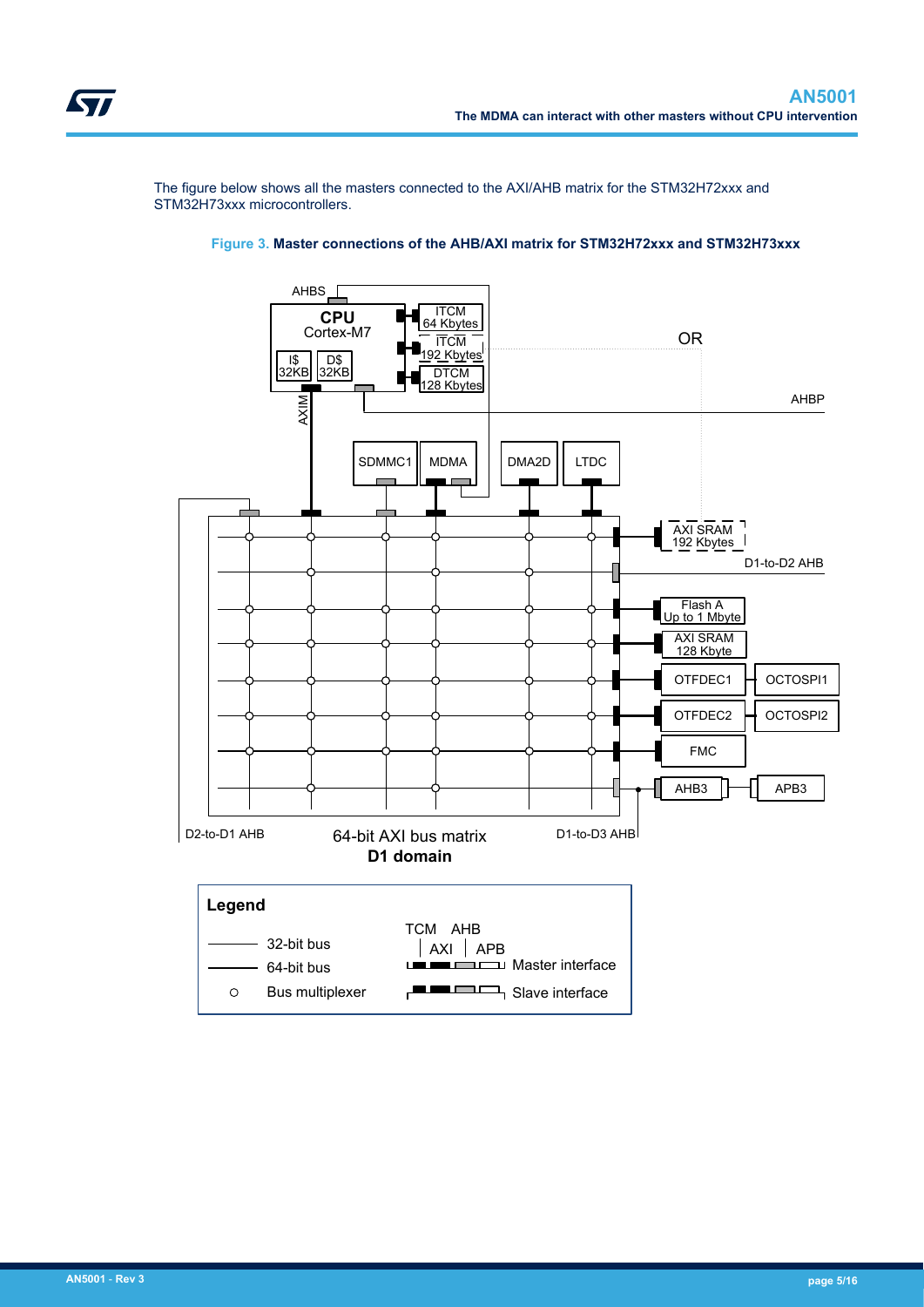## <span id="page-5-0"></span>**1.2 The MDMA can be triggered by peripherals such as DMA1 and DMA2**

In the D1 domain (STM32H72/73/74/75xxx) or CD domain (STM32H7Axxx and STM32H7Bxxx), the MDMA allows the transfer of memory data. It can be triggered by software or hardware. Furthermore it has direct connections with DMA1 and DMA2. This enables autonomous communication and synchronization between peripherals, thus saving CPU resources and power consumption. Each transmit complete flag (tcf) is linked to an MDMA stream (str). Table 1 presents the mapping of MDMA steams on DMA transmit flags for the D1 or CD domain.

| <b>Domain source</b>     | <b>Bus</b> | Peripheral       | <b>DMA transmit signal</b> | <b>MDMA</b> stream signal | <b>TSEL value</b> |
|--------------------------|------------|------------------|----------------------------|---------------------------|-------------------|
| $D2^{(1)}$ or $CD^{(2)}$ | AHB1       | DMA1             | $dma1_t$ cf0               | mdma_str0                 | 0x00              |
|                          |            |                  | $dma1_tcf1$                | mdma_str1                 | 0x01              |
|                          |            |                  | $dma1_tcf2$                | mdma_str2                 | 0x02              |
|                          |            |                  | $dma1_tcf3$                | mdma_str3                 | 0x03              |
|                          |            |                  | dma1 tcf4                  | mdma_str4                 | 0x04              |
|                          |            |                  | $dma1_tcf5$                | mdma_str5                 | 0x05              |
|                          |            |                  | $dma1_tcf6$                | mdma_str6                 | 0x06              |
|                          |            |                  | dma1_tcf7                  | mdma_str7                 | 0x07              |
|                          |            | DMA <sub>2</sub> | dma2_tcf0                  | mdma_str8                 | 0x08              |
|                          |            |                  | dma2_tcf1                  | mdma_str9                 | 0x09              |
|                          |            |                  | $dma2_tcf2$                | mdma_str10                | 0x0A              |
|                          |            |                  | dma2_tcf3                  | mdma_str11                | 0x0B              |
|                          |            |                  | dma2_tcf4                  | mdma_str12                | 0x0C              |
|                          |            |                  | dma2_tcf5                  | mdma_str13                | 0x0D              |
|                          |            |                  | dma2_tcf6                  | mdma_str14                | 0x0E              |
|                          |            |                  | dma2_tcf7                  | mdma_str15                | 0x0F              |

#### **Table 1. MDMA interconnection table with DMA1 and DMA2**

*1. D2 for STM32H72/73/74/75xxx MCUs.*

*2. CD for STM32H7Axxx and STM32H7Bxxx MCUs.*

DMA1 and DMA 2 work like other DMAs in similar products. A detailed description is available in application note *Using the STM32F2, STM32F4 and STM32F7 Series DMA controller* ([AN4031](https://www.st.com/resource/en/application_note/dm00046011.pdf)).

Bit field TSEL[5:0] (Trigger SELection) in the trigger and bus selection register is used to program the hardware trigger (one stream for each MDMA channel). Bit field selects the hardware trigger (RQ) input for channel x. The acknowledge is sent on the ACK output having the same index value. The bits in this bit field are write-protected and can be written only when bit EN = 0 in the MDMA\_CxCR register. The transfer is triggered by software writing 1 to the SWRQ (software request). When the SWRM bit is set (software request mode), this bit field is ignored.

*Note: If multiple channels are triggered by the same event (meaning that they have the same TSEL value), all of them are triggered in parallel. However, only the channel with the lowest index acknowledges the request.*

A write of the MDR (mask data register) value is also done at the address programmed in the MAR (mask address register). This allows the clean out of the RQ signal generated by the DMA by writing to its Interrupt Clear register.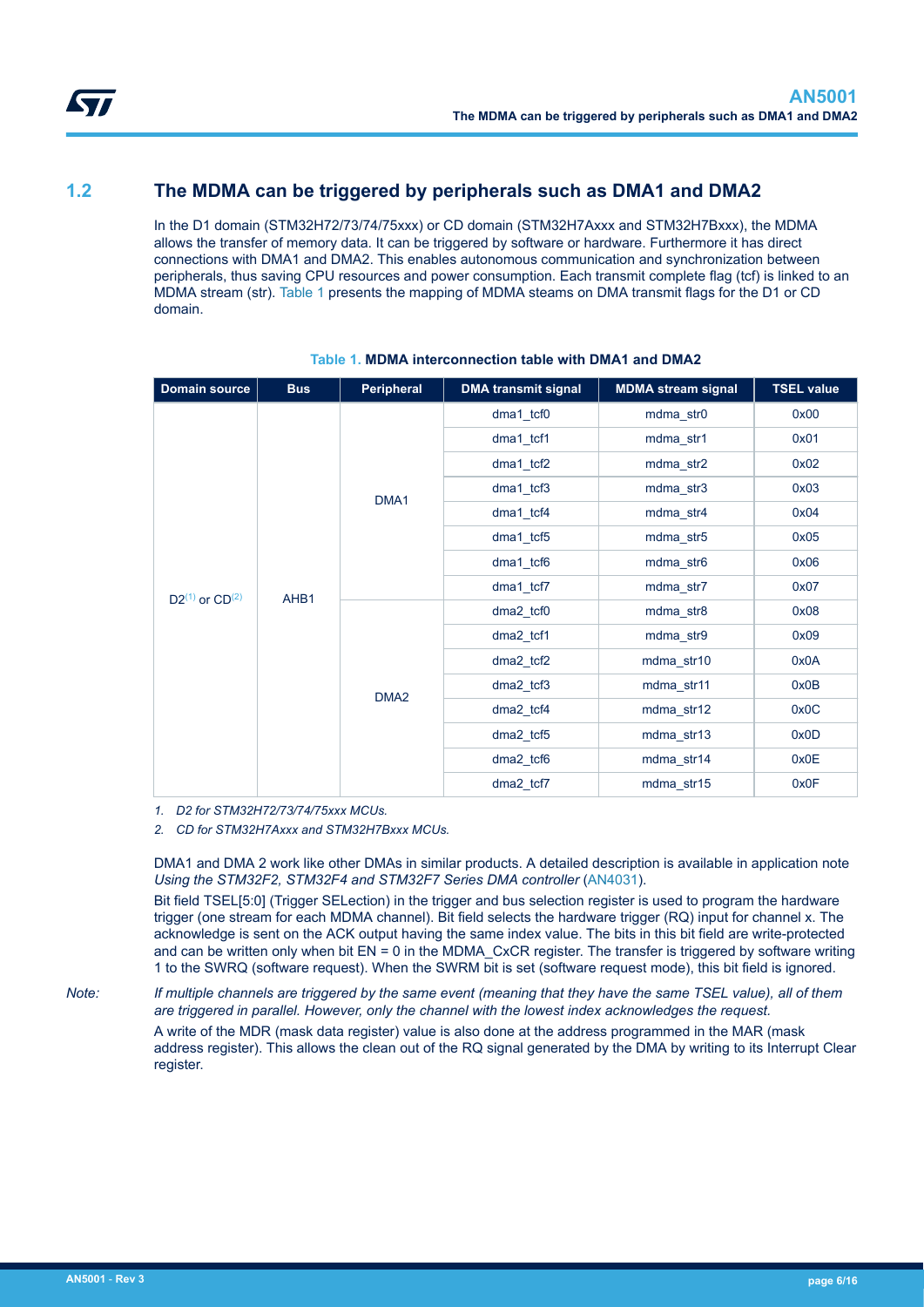<span id="page-6-0"></span>

A sequence with a hardware trigger from the DMA can be described as a sequence composed of the following steps:

- 1. Configure DMA for a peripheral (such as USART1) to memory transfer
- 2. Configure MDMA to be hardware triggered by configuring TSEL
- 3. Configure MAR and MDR
	- a. In MAR, put the address of the DMA flag clear register
	- b. In the MDR, put a value that corresponds to the flag to clear
- 4. Start the data transfer to the memory accessible by DMA1 (AHB SRAM)
- 5. Make the peripheral receive a data
- 6. The MDMA is triggered at the end of the transfer
- 7. The DMA transmit complete flag is automatically cleared by using MAR and MDR
- 8. Data transfer from memory (AHB SRAM) to memory only accessible by MDMA such as DTCM-RAM

### **1.3 Dynamic configuration**

With the MDMA, both the source and destination transfers can address peripherals and memories in the entire 4- GByte area, at addresses comprised between 0x0000 0000 and 0xFFFF FFFF.

The MDMA can have access to the whole memory map. This allows the dynamic change of the configuration of peripherals such as I2C or USART. DMA1 and DMA2 can be configured as well with a memory-to-memory transfer. All needed configurations can be placed in the RAM and then transferred without CPU intervention to the peripherals. It can occur after a trigger for example as presented in [Section 1.2 The MDMA can be triggered by](#page-5-0) [peripherals such as DMA1 and DMA2.](#page-5-0)

### **1.4 Block transfer and block repeat features**

When the MDMA is triggered by hardware or software, it can trigger different kinds of transfer, which are called buffer transfer, block transfer, repeat block transfer, or whole data transfer.

This feature is set with the trigger mode (TRGM[1:0]) bit field located in the MDMA\_CxTCR register (Transfer Configuration register of MDMA channel x).

Up to 64 Kbytes can be transferred with a single block. The size of this block is set in the block number of data bytes to transfer (BNDT[16:0]) located in the MDMA Channel x block number of data register (MDMA\_CxBNDTR).

The number of blocks to be transferred is loaded in the block repeat count (BRC[11:0]) bit field located in the MDMA Channel x block number of data register (MDMA\_CxBNDTR). Up to 4096 blocks can be sent. This field is decremented after each complete block transfer.

Also the source address register (MDMA\_CxSAR) and destination address register (MDMA\_CxDAR) are updated according to the block repeat source/destination mode (BRSUM/BRDUM) by adding or substracting the MDMA\_CxSAR and MDMA\_CxDAR respectively with the source address update value (SUV[15:0]) and the destination address value (DUV[15:0]), both located in the MDMA channel x Block Repeat address Update register (MDMA\_CxBRUR).

When the block repeat count reaches 0, it means that the last block (or single block in case of non-repeat block transfer) is transferred.

#### **1.5 Linked-list mode**

A linked list is a linear collection of data elements, called nodes, each pointing to the next node by means of a pointer. The address of this pointer is stored in the CxLAR (Channel x Link Address Register). The structure pointed by this address must contain the ten MDMA configuration register values (CxTCR, CxBNDTR, CxSAR, CxDAR, CxBRUR, CxLAR, CxTBR, CxMAR and CxMDR) to be reloaded.

*Note: CxLAR is reloaded as well to link to another node if its value is not 0. Otherwise, no register update is taking place. This mechanism occurs at the end of a (repeated) block transfer.*

> The linked-list mode allows the upload of a new MDMA configuration from the address given in the CxLAR register. This address must refer to a memory mapped on the AXI system bus.

Following this operation, the channel is ready to accept new requests, as defined in the block/repeated-block modes previously described, or continue the transfer if TRGM = 11.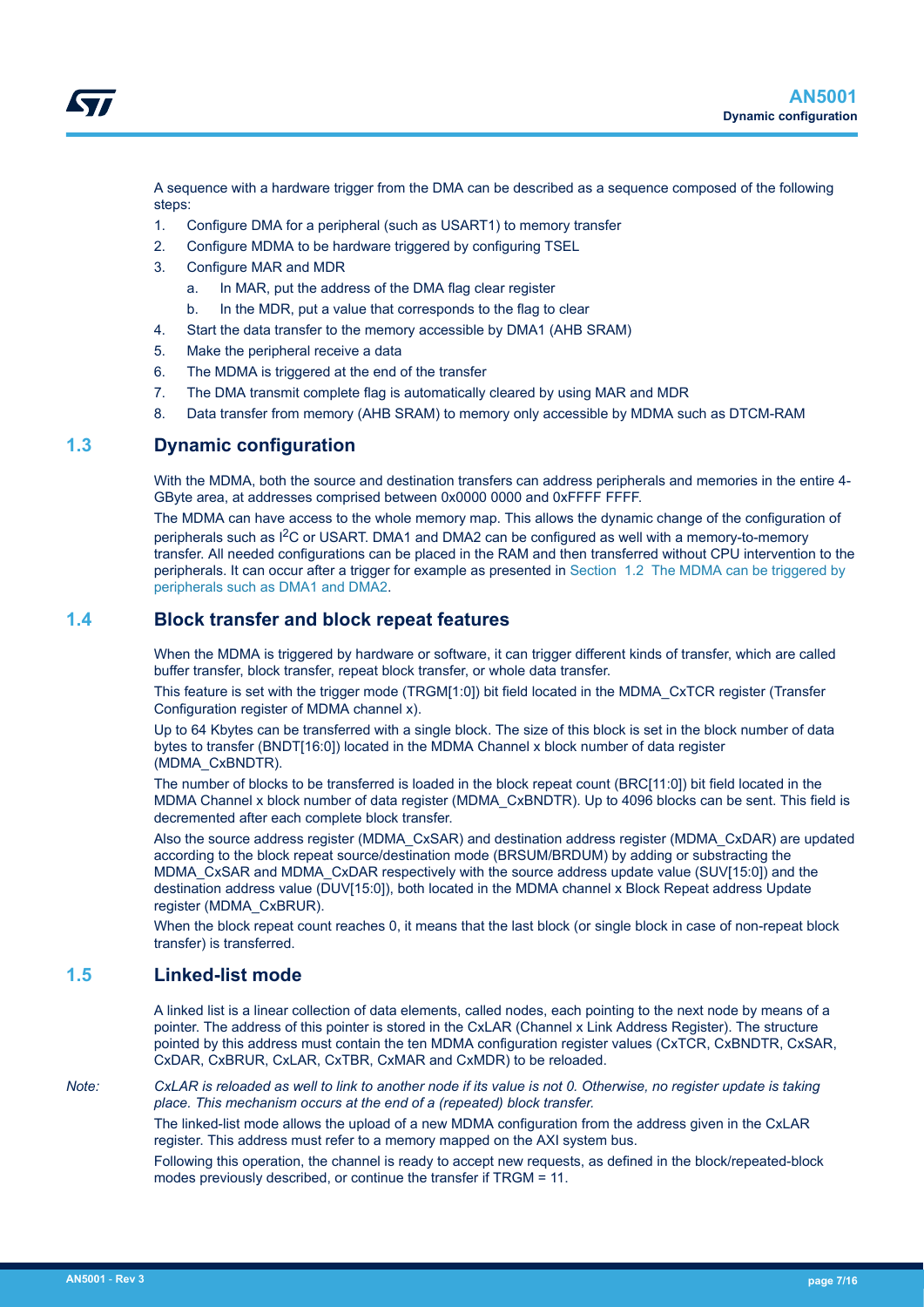<span id="page-7-0"></span>

#### **Caution:** The TRGM and SWRM values must not be changed when TRGM = 11.

A single request initiates the data array (collection of nodes) to be transferred until the linked-list pointer for the channel is null. The channel transfer complete of the last node is the end of transfer, unless both nodes are linked to each other; in such a case, the linked-list loops on to create a circular MDMA transfer.

The block size value is the length of the data block, which is described in a block structure of the MDMA linked list. It corresponds to one entry in the linked list.

Each channel can perform a linked-list transfer. When the transfer of the current data block (or last block in a repeat mode) is completed, a new block control structure is loaded from memory and a new block transfer is started.

It is a single block or the last block in a repeated block transfer: the next block information is loaded from the memory (using the linked-list address information, from the MDMA\_CxLAR).

By setting the CTCIFx bit in the status register, and when the MDMA\_CxBNDTR counter reaches zero, the block repeat counter is 0 and the linked-list pointer address is 0, and nn end of transfer is generated.

#### **1.6 Up to 256 Mbytes per DMA request**

The minimum amount of data to be transferred for each request (buffer size up to 128 bytes) is programmable. The total amount of data in a block is programmable up to 64 Kbytes and 4096 blocks (12-bit field):

 $4096 \times 64$  Kbytes = 256 Mbytes

The use of the block repeat features allows a 256-Mbyte transfer.

For larger transfer sizes, the linked-list mechanism must be used as described in [Section 1.5 Linked-list mode](#page-6-0).

#### **1.7 Non-contiguous data increment**

When the step configured (half-word, word or double-word) is bigger than the data size transfer (byte, half-word or word), a non-contiguous data increment or decrement is obtained.

If the increment or decrement mode is enabled, the address of the next data transfer is the address of the previous one incremented or decremented by 1, 2, 4, or 8 depending on the increment size.

The increment or decrement step must at least be equal to the size of the data, which can be byte (8 bits), halfword (16 bits), word (32 bits), or double-word (64 bits) long.

**Caution:** If the increment mode is enabled and if the increment size is strictly inferior to the data size, the result is unpredictable. This applies to both the source and destination.

> The source increment mode SINC[1:0], the destination increment mode DINC[1:0], the source increment size SINCOS[1:0], the destination increment size DINCOS[1:0], the source data size SSIZE[1:0] and the destination data size DSIZE[1:0] are all set by means of the the MDMA channel x Transfer Configuration register (MDMA\_CxTCR).

A noncontiguous data increment occurs if the increment mode is enabled and if the increment size is strictly superior to the data size. For instance, if the size is programmed to be a byte and if the increment is programmed to be a word, then the bytes after the first one are transferred with a step of 4.

*Note: Based on this separation, some more advanced packing and unpacking operations are available at software level. For instance, 2 × 16-bit data blocks may be interleaved together using two MDMA channels, in the destination memory, by simply programming the 2 channels with an increment step of 4 bytes and a data size of 16 bits together with a start address shifted by 2 between the two channels.*

#### **1.8 Data packing**

Section 1.7 Non-contiguous data increment details the configuration of non-contiguous data steps. Furthermore, when source and destination data widths differ, the MDMA can pack and unpack the necessary data to optimize the bandwidth.

When the packing / unpacking feature is enabled with PKE (PacK Enable) in the MDMA\_CxTCR (MDMA channel x Transfer Configuration Register), the source data is packed / unpacked into the destination data size. All data are right aligned, in little endian mode.

Data packing / unpacking is always done according to the little endian convention: the lower address in a data entity (double-word, word or half-word) always contains the lowest significant byte. This is independent of the address increment / decrement mode of both source and destination.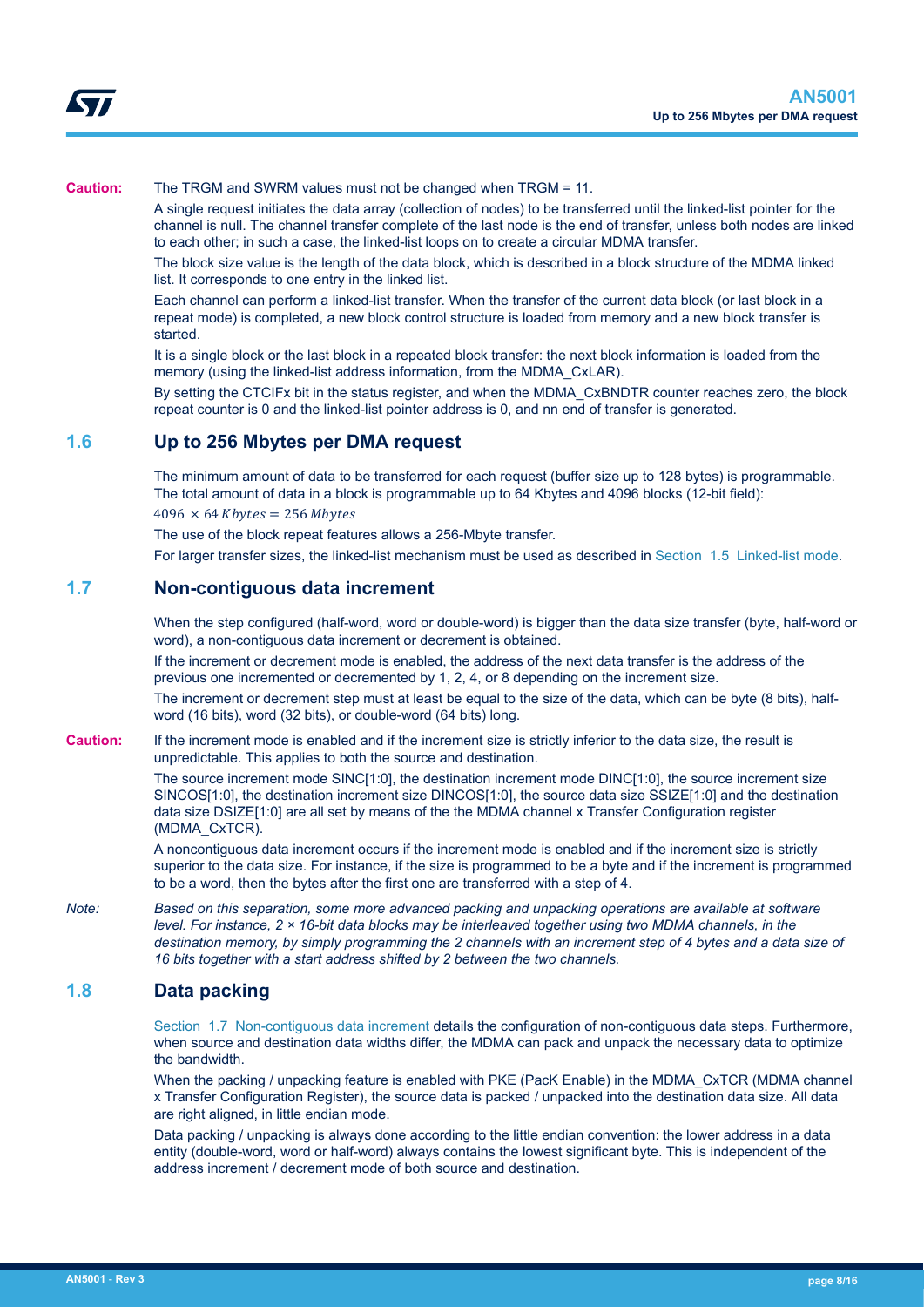<span id="page-8-0"></span>

When the packing / unpacking feature is disabled and when the source size is the same as the destination size, the source data is written to the destination as is. If the sizes are not the same, two cases can occur:

- The source data size is smaller than the destination data size: source data are padded with zeros on the right or on the left according to the PAM (Padding/Alignement Mode) value with the sign extended or not.
- The source data size is larger than the destination data size: source data are truncated. The alignment is done according to the PAM[1] value. If right aligned, only the LSBs part of the source is written to the destination address. Otherwise, if left aligned, only the MSBs part of the source is written to the destination address. In both cases, the remainder part is discarded.

### **1.9 Little-endian and big-endian data format are supported**

When an MDMA transfer occurs, it is possible to exchange the endianness of the data for double-word, word, or half-word data size. By default little endianness is preserved.

The Word Endianness eXchange (WEX) bit, the Half-word Endianness eXchange (HEX) bit, and the Byte Endianness eXchange (BEX) bit are located in the MDMA channel x control register (MDMA\_CxCR). When a data is exchanged, the higher address of the destination contains the data read from the lower address of the source.

The WEX is used to exchange words and is applicable to a destination with a double-word data size.

The HEX is used to exchange half word in each words and is applicable to word or double word.

The BEX is used to exchange byte in each half words and is applicable to half word, word or double word.

To obtain the big endianness, WEX, HEX, and BEX must be used simultaneously to completely reverse the byte order.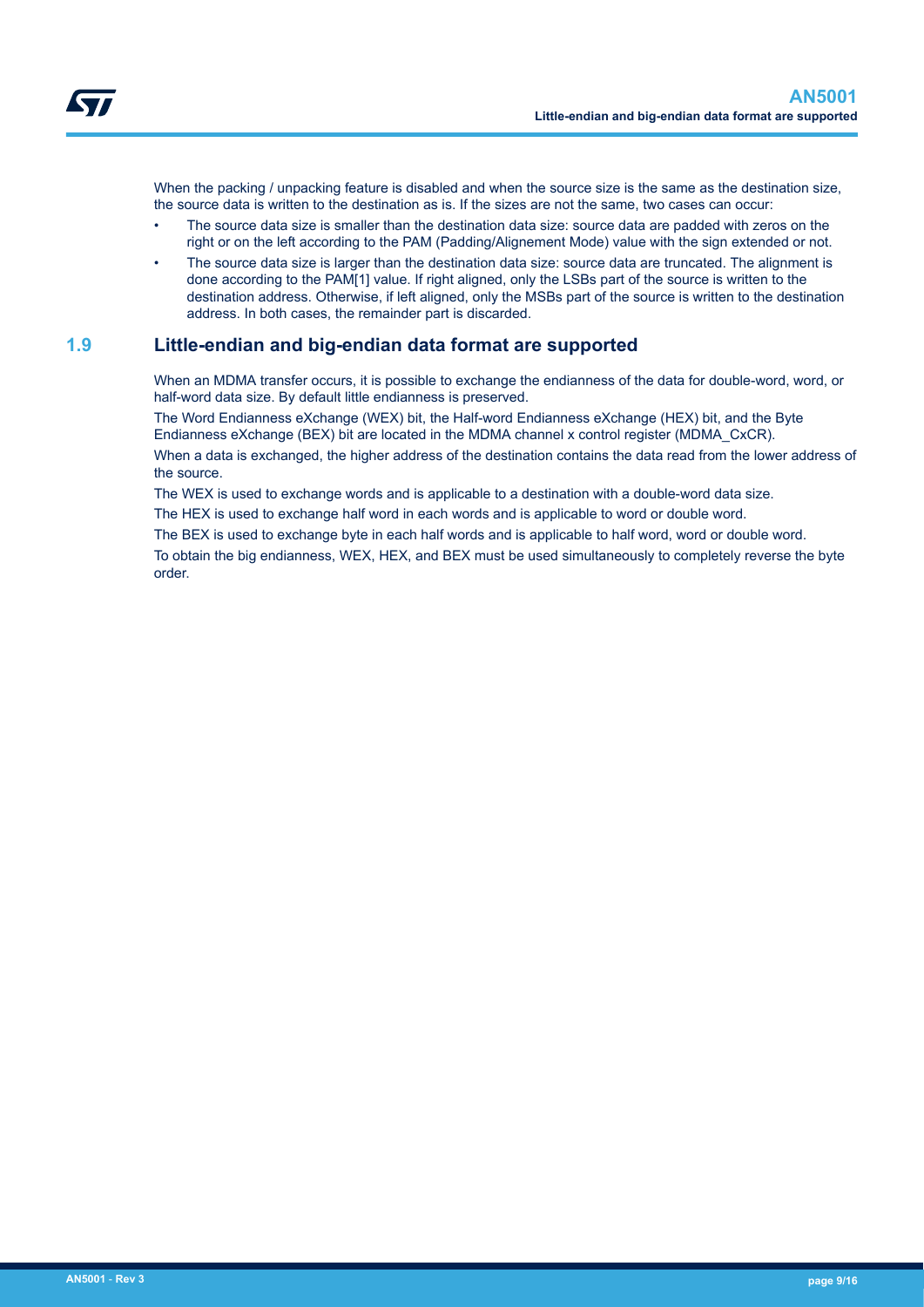## <span id="page-9-0"></span>**2 MDMA with USART, JPEG, and external RAM use cases**

The demonstration examples provided in the [X-CUBE-MDMA](https://www.st.com/en/product/x-cube-mdma?ecmp=tt9470_gl_link_feb2019&rt=an&id=AN5001) Expansion Package are developed for the [STM32H743XI](https://www.st.com/en/product/stm32h743xi?ecmp=tt9470_gl_link_feb2019&rt=an&id=AN5001) microcontroller on the [STM32H743I-EVAL](https://www.st.com/en/product/stm32h743i-eval?ecmp=tt9470_gl_link_feb2019&rt=an&id=AN5001) Evaluation board. They can easily be tailored for any other microcontroller in the [STM32H7 Series.](https://www.st.com/en/microcontrollers-microprocessors/stm32h7-series.html)

In this chapter, the MDMA is used in conjunction with other masters and peripherals such as DMAs and JPEG to demonstrate how efficiently it can free CPU resources.

As an example, a JPEG image is sent with a USART and displayed on the screen of the [STM32H743I-EVAL](https://www.st.com/en/product/stm32h743i-eval?ecmp=tt9470_gl_link_feb2019&rt=an&id=AN5001) Evaluation board. Then, the joystick is used to move the image being displayed. The block diagram in Figure 4 provides an overview of the use case.





This use case is coded using the MCU Package for STM32H7 Series ([STM32CubeH7\)](https://www.st.com/en/product/stm32cubeh7?ecmp=tt9470_gl_link_feb2019&rt=an&id=AN5001) that can be dowloaded from *[www.st.com](https://www.st.com)*. It contains other useful MDMA examples.

## **2.1 MDMA with USART**

With a hardware trigger from the DMA1 stream, the data go from USART1 to a buffer in AHB SRAM1 (D2) domain) and then to the AXI SRAM by means of the MDMA to be decoded with the JPEG codec. The buffer in SRAM1 is one-byte sized, and the USART is in circular mode, so the MDMA buffer transmission is used.

When a block is received (65536-byte size maximum), the external memory is no more filled. This is a non-repeat block transmission.

## **2.2 MDMA with JPEG**

Once the AXI SRAM is filled, the JPEG codec is enabled. Then, the JPEG input buffer triggers MDMA transmission to send the JPEG file to the JPEG input buffer by means of the JPEG input FIFO not-full trigger. The JPEG output buffer triggers MDMA transmission as well to send the decoded data in YCbCr format to the external memory on the STM32H743I-EVAL board. Both JPEG input buffer and JPEG output buffer are 8-byte long. YCbCr data are processed to ARGB by DMA2D (external memory to external memory) in order to be displayed on the screen.

## **2.3 MDMA with external SDRAM**

In order to move the image on the LCD, it is displayed and managed by MDMA as a regular memory-to-memory word copy. The start address of the SDRAM is configured in the LCD-TFT display controller and hardware decoded with the flexible memory controller (FMC).

Each line is composed of pixels. Each pixel is 4 bytes in this case. Lines are not contiguous in the memory area. For this reason, a line is a block and there is an offset to go to the next line. A 320  $\times$  240 regular image represents 240 blocks, each block being composed of 320 words. The first pixel of the screen (top-left corner) corresponds to the start address (the lowest address value) of the external memory. The screen has a resolution of 640 × 480 allowing the image to be moved inside the entire screen.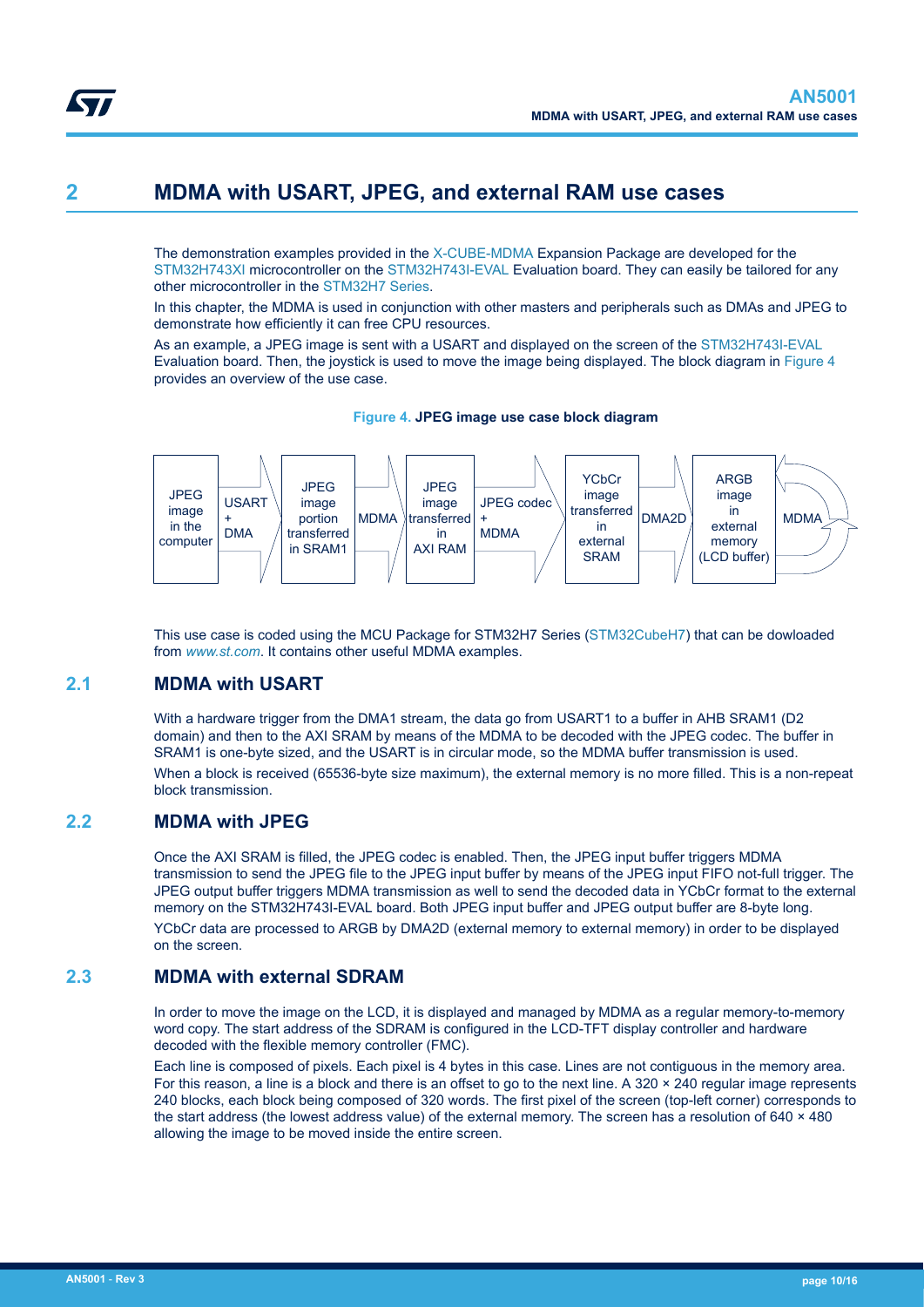#### **Upward move**

To move the image upwards vertically, the process starts from the beginning of the image (its first pixel in the topleft image corner) and then increments the MDMA counter. The destination address is chosen slightly lower than the start address. The offset is a multiple of 640 in order to be vertically aligned. Therefore, the first block which corresponds to the first line is printed a few pixels higher. Then the block counter is incremented and the process is repeated line by line for the next lines in the entire image. The result obtained is that the image is slightly shifted upwards. In addition, some margin is taken to erase the previous image.

#### **Downward move**

To move the image downwards vertically, the process starts from the end of the image (its last pixel in the bottomright image corner) and then decrements the MDMA counter. The destination address is chosen slightly higher than the start address. The offset is a multiple of 640 in order to be vertically aligned. Therefore, the first block which corresponds to the last line is printed a few pixels lower. Then the block counter is decremented and the process is repeated line by line for the previous lines in the entire image. The result obtained is that the image is slightly shifted downwards. Similarly, some margin is also taken to erase the previous image.

#### **Left or right move**

To move the image left or right horizontally is more complex. 240 blocks or slightly more are handled by the MDMA with a four-word size instead of 320. The destination address is chosen on the same line as the source to be horizontally aligned. 60 more runs complete the image.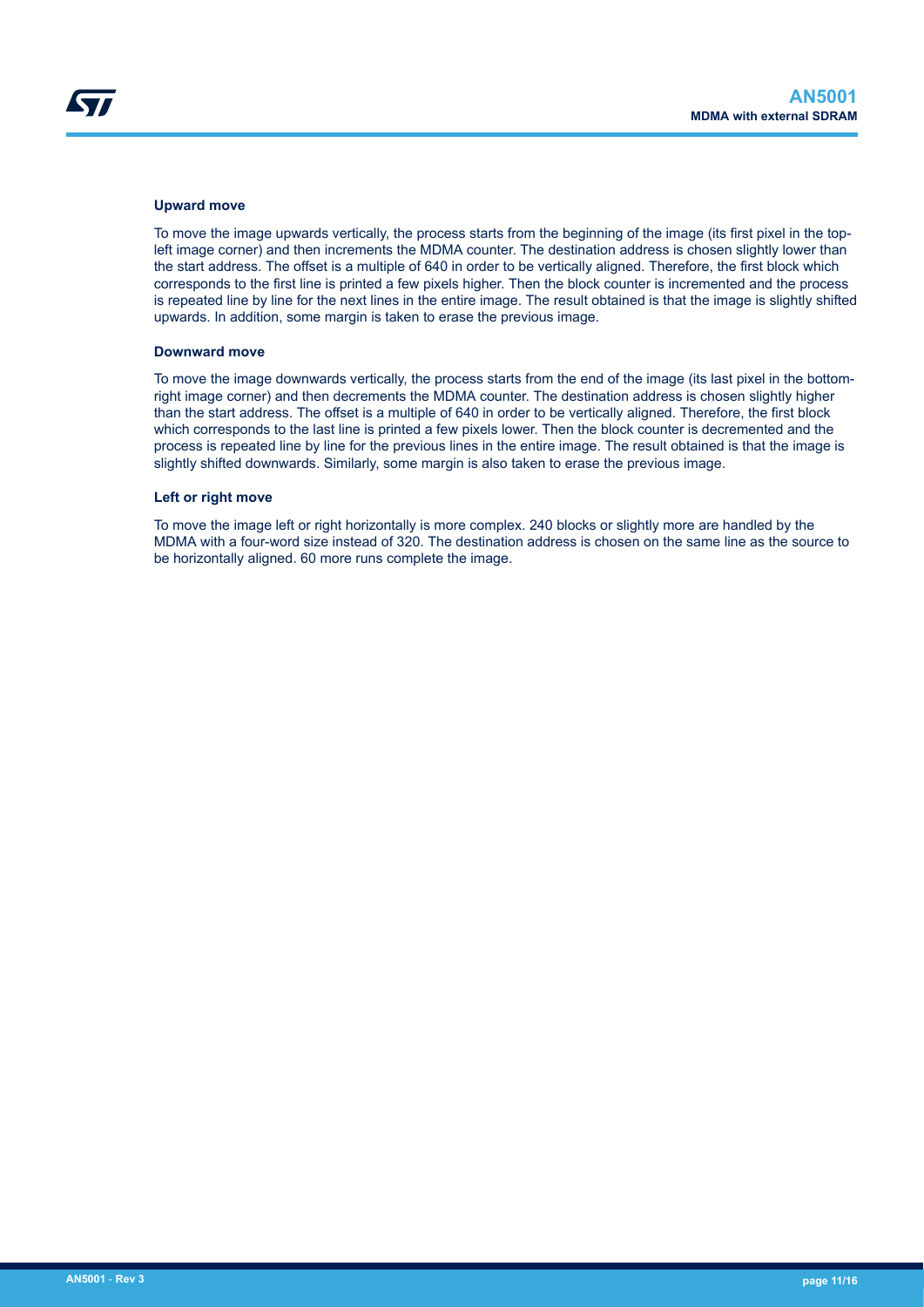## <span id="page-11-0"></span>**Revision history**

#### **Table 2. Document revision history**

| <b>Date</b> | <b>Version</b> | <b>Changes</b>                                                                                                                                                                                                                                                                                                |
|-------------|----------------|---------------------------------------------------------------------------------------------------------------------------------------------------------------------------------------------------------------------------------------------------------------------------------------------------------------|
| 21-Jun-2017 |                | Initial release.                                                                                                                                                                                                                                                                                              |
| 29-Jan-2020 | 2              | Document scope extended to the STM32H7Axxx and STM32H7Bxxx<br>microcontrollers:<br>Title updated<br>Updated Introduction, MDMA features, and The MDMA can be triggered<br>by peripherals such as DMA1 and DMA2<br>Added Figure 2. Master connections of the AHB/AXI matrix for<br>STM32H7Axxx and STM32H7Bxxx |
| 17-Jul-2020 | 3              | Document scope extended to the STM32H72xxx and STM32H73xxx<br>microcontrollers. Updated:<br>Introduction<br>New Figure 3. Master connections of the AHB/AXI matrix for<br>٠<br>STM32H72xxx and STM32H73xxx<br>Section 1.2 The MDMA can be triggered by peripherals such as DMA1<br>٠<br>and DMA2              |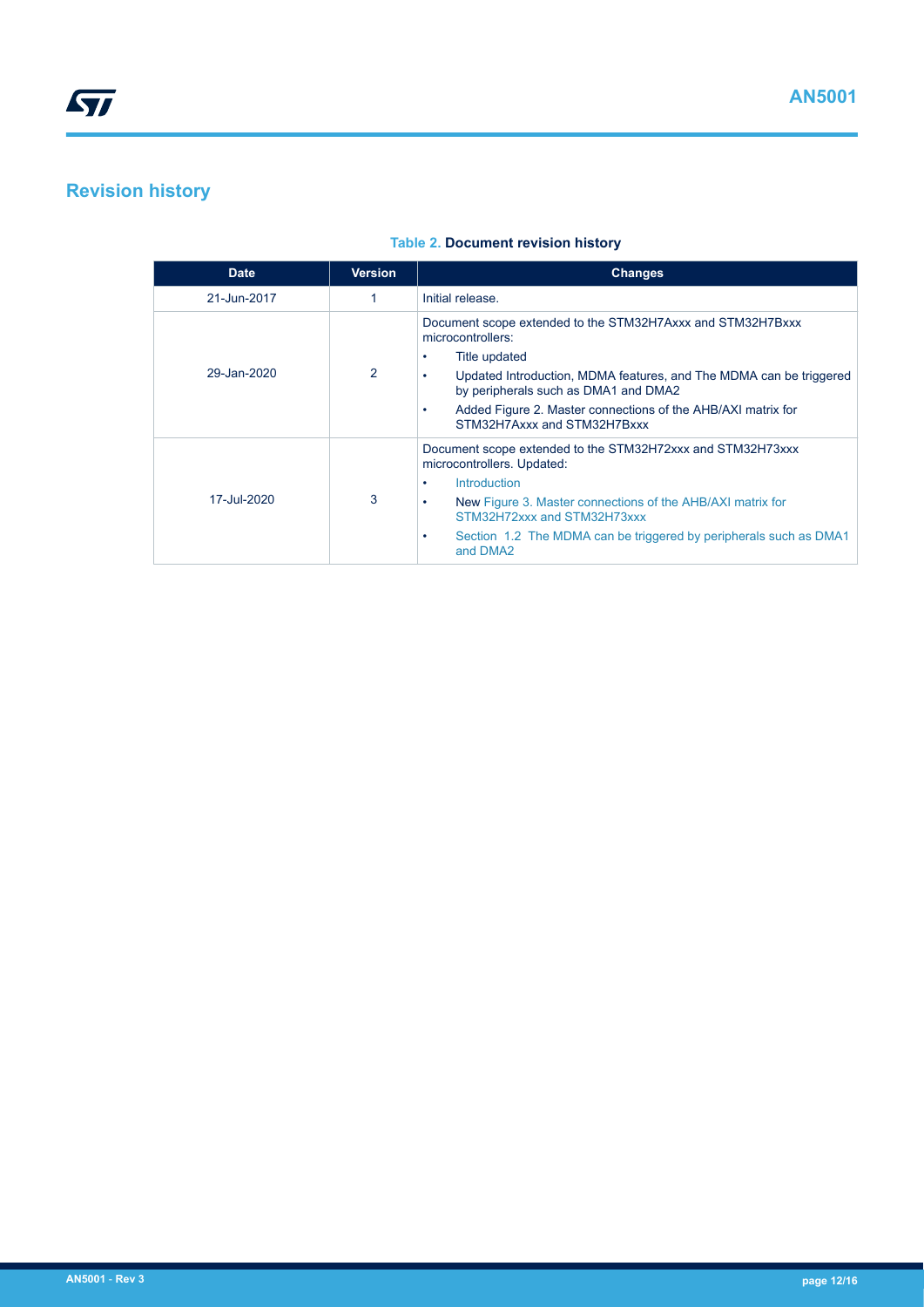## **Contents**

| 1            |     |                                                                     |  |
|--------------|-----|---------------------------------------------------------------------|--|
|              | 1.1 | The MDMA can interact with other masters without CPU intervention 3 |  |
|              | 1.2 |                                                                     |  |
|              | 1.3 |                                                                     |  |
|              | 1.4 |                                                                     |  |
|              | 1.5 |                                                                     |  |
|              | 1.6 |                                                                     |  |
|              | 1.7 |                                                                     |  |
|              | 1.8 |                                                                     |  |
|              | 1.9 |                                                                     |  |
| $\mathbf{2}$ |     |                                                                     |  |
|              | 2.1 |                                                                     |  |
|              | 2.2 |                                                                     |  |
|              | 2.3 |                                                                     |  |
|              |     |                                                                     |  |
|              |     |                                                                     |  |
|              |     |                                                                     |  |
|              |     |                                                                     |  |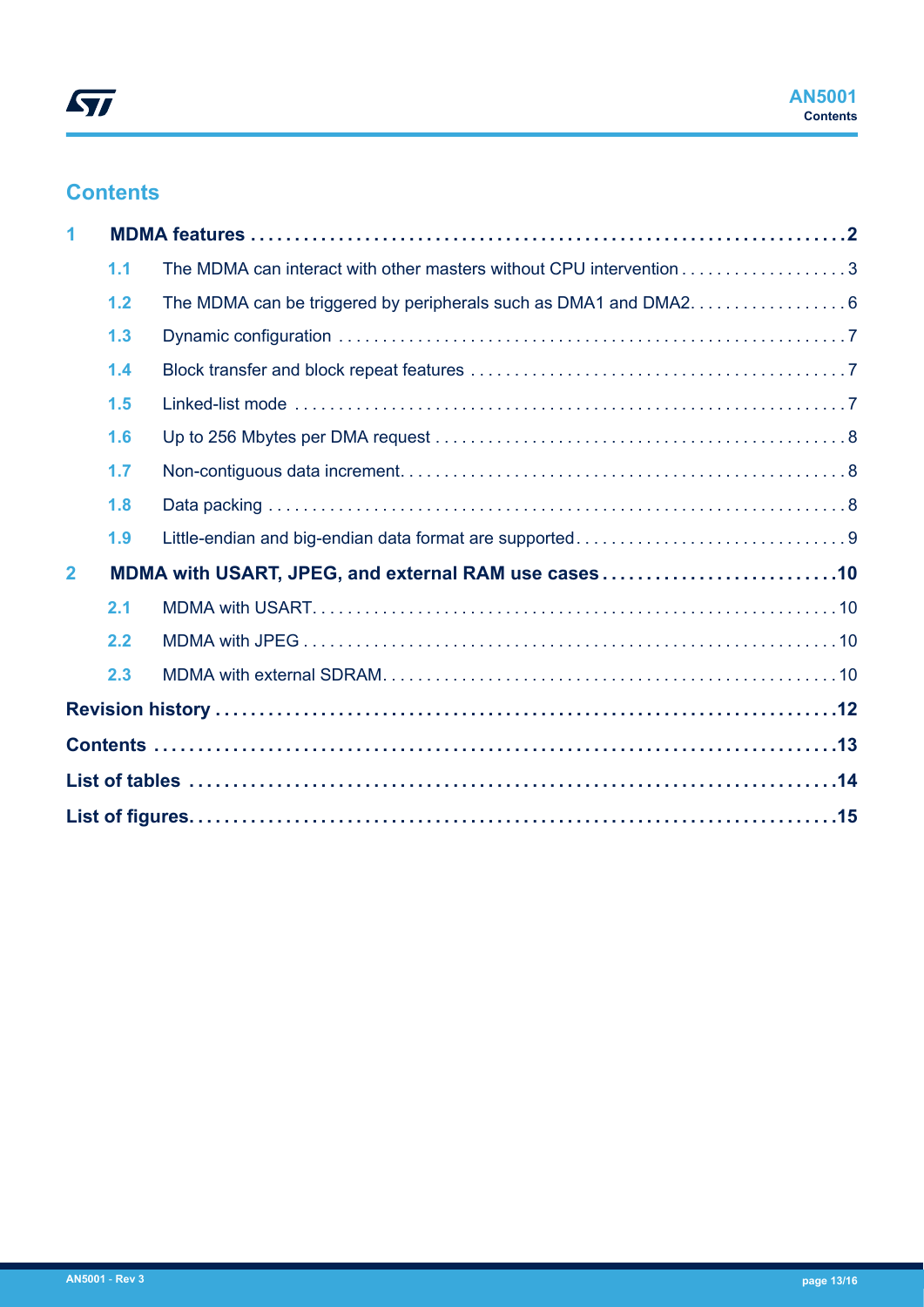## <span id="page-13-0"></span>**List of tables**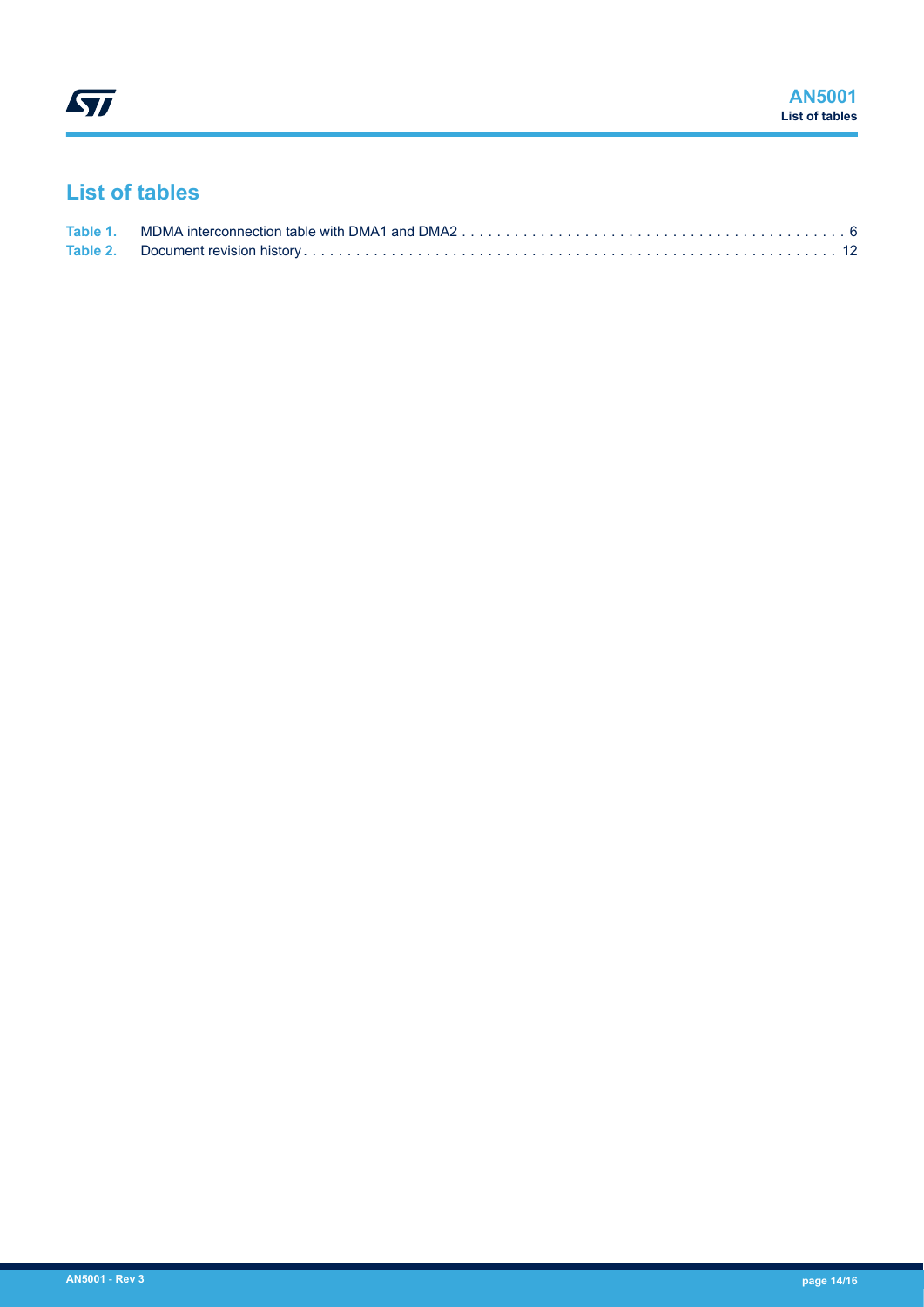# <span id="page-14-0"></span>**List of figures**

| Figure 3. Master connections of the AHB/AXI matrix for STM32H72xxx and STM32H73xxx5 |  |
|-------------------------------------------------------------------------------------|--|
|                                                                                     |  |
|                                                                                     |  |